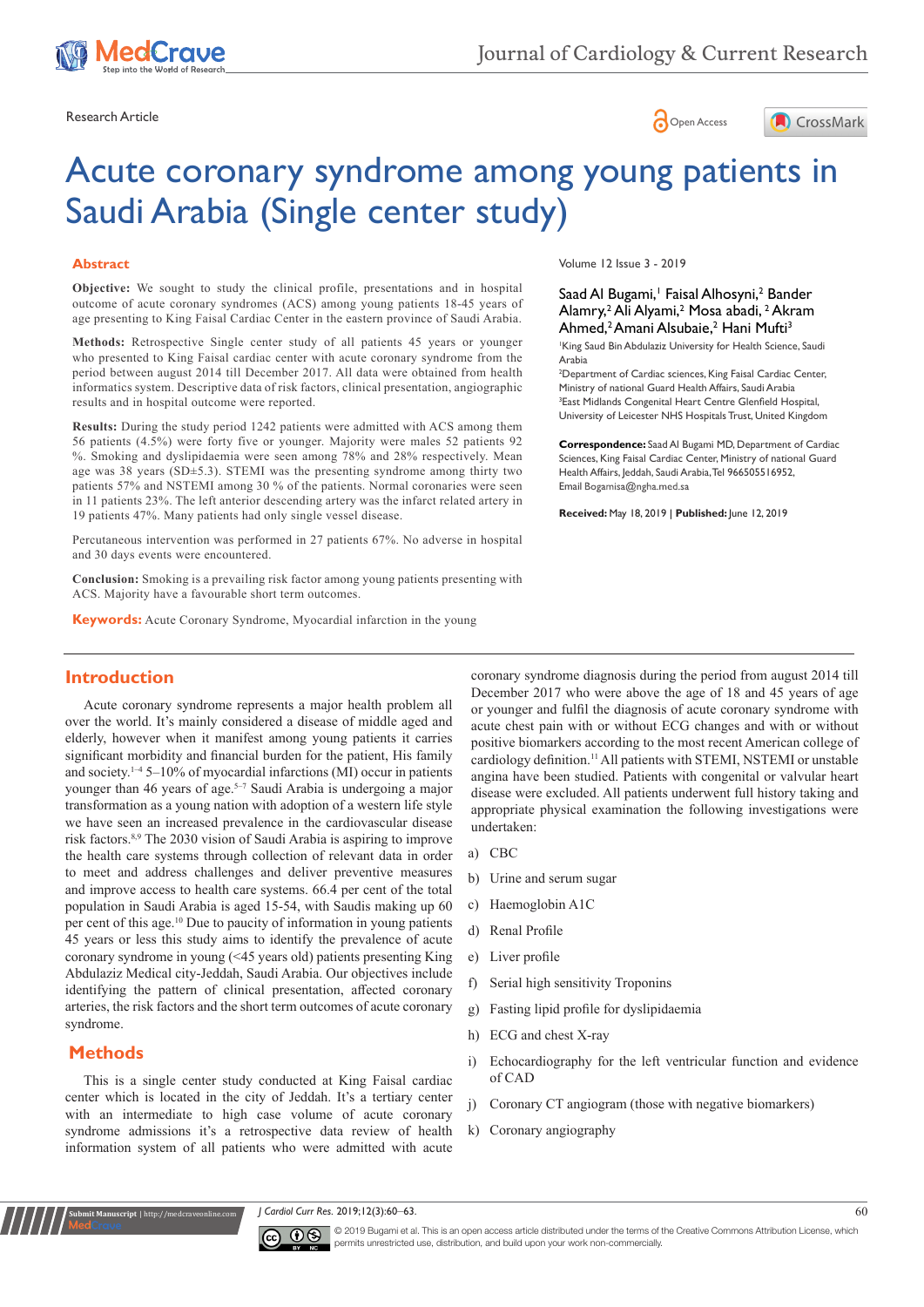All patients were admitted to coronary care unit or cardiac ward with monitored beds. Patients with no troponin leak were sent for coronary CT angiogram as they were considered a low risk group of patients. Patients with the diagnosis of STEMI had primary percutaneous coronary intervention and those with NSTEMI and troponin leaks had early coronary angiogram with subsequent revascularization if deemed appropriate. Timing, vascular access and choice of devices used were determined by the operator.

# **Statistical analysis**

All variables were entered into the Statistical Package for Social Sciences software, version 21 (SPSS Inc.) for data analysis. Descriptive statistics were computed and presented as means and standard deviations. Categorical variables reported in percentages for the gender, hypertension, diabetes mellitus, Dyslipidemia, cardiogenic shock, left ventricular failure, multivessel diseases and mortality.

## **Results**

The total number of patients who were admitted with ACS during the study period was 1242 patients among them 56 patients (4.5%) were identified to have met the inclusion criteria of ACS in the young. The Median age was 38 years (SD±5.3). Men were 52 patients (92%) while there was only 4 women .The overwhelming risk factors were smoking (78%) overweight (33%) and obesity (44%). Eight patients (14%) were taking aspirin prior to admission four (8.9 %) of them had prior PCI (Table 1). STEMI was the presenting clinical profile in 57% (32 patients) while NSTEMI was at 30% and unstable angina seen in 12% of the cases (Table 2). Coronary angiography was not performed in 9 patients due to either normal coronary CT angiogram in 6 patients and lack of consent from the reminder. Angiographic data (Table 3) was available in 47 patients. 11 patients (23.4%) had normal coronaries, 22 patients (46.8%) had coronary artery lesions of more than (70 %) and 8 patients (17%) had occluded vessel. Single vessel disease was common and seen in 27 patients (67.5 %). The culprit vessel was the anterior descending artery in the majority of the cases at (47.5 %). Thirty patients required revascularization. Twenty seven patients (90%) had PCI with stenting. One patient had thrombectomy without stenting due to a small vessel. Two patients (6.6%) had bypass surgery. The rest of the patients were treated medically due to mild disease. There was no adverse events seen in this cohort wither in hospital or within 30 days this likely due to small number of

## patients.**Table 1** Demographics

| <b>Total number 56</b> | <b>Number</b>          | percentage |
|------------------------|------------------------|------------|
| Mean age               | 38 (SD $\pm$ 5.3)      |            |
| Male                   | 52                     | 92.8       |
| Female                 | 4                      | 7.1        |
| Non-smokers            | 12                     | 21.4       |
| <b>Smokers</b>         | 44                     | 78.5       |
| Dyslipidaemia          | 16                     | 28.5       |
| Heart failure          | 5                      | 8.9        |
| Prior PCI              | 5                      | 8.9        |
| Prior use of aspirin   | 8                      | 14.2       |
| <b>BMI</b>             | $N = 10$               | 17.8       |
|                        | Overweight = 25        | 44.6       |
|                        | Obese $=19$            | 33.9       |
|                        | Morbid obesity $=2$    | 3.5        |
| Mean hospital stay     | $4$ (SD $\pm 2$ ) days |            |

#### **Table 2** Mode of presentation

| Total number 56 | <b>Number</b> | percentage |  |  |
|-----------------|---------------|------------|--|--|
| Unstable angina | 7             | 12.50%     |  |  |
| <b>NSTEMI</b>   | 17            | 30.30%     |  |  |
| <b>STFMI</b>    | 32            | 57.10%     |  |  |

#### **Table 3** Angiographic data

| <b>Total number 47</b>      | <b>Number</b>  | Percentage |
|-----------------------------|----------------|------------|
| Normal coronaries           | $\mathbf{H}$   | 23.40%     |
| Mild CAD                    | 5              | 10.60%     |
| Moderate CAD                | ı              | 2%         |
| Severe CAD                  | 22             | 46.80%     |
| Occluded vessel             | 8              | 17%        |
| Infarct related vessel (40) |                |            |
| I AD                        | 19             | 47.50%     |
| <b>LCX</b>                  | 8              | 20%        |
| <b>RCA</b>                  | 8              | 20%        |
| L MAIN                      | $\overline{2}$ | 5%         |
| <b>DIAGONAL</b>             | ı              | 2.50%      |
| <b>PIV</b>                  | ı              | 2.50%      |
| <b>PDA</b>                  | ı              | 2.50%      |
| Disease extent (40)         |                |            |
| Single vessel disease       | 27             | 67.50%     |
| Two vessel disease          | 9              | 22.50%     |
| Three vessel disease        | 4              | 10%        |
| <b>INTERVENTIONS</b>        |                |            |
| PCI                         | 27             | 90%        |
| Thrombus aspiration alone   | ı              | 3.30%      |
| CABG                        | $\overline{2}$ | 6.60%      |

## **Discussion**

There are many definitions of acute coronary syndrome among the young. The most accepted cut-off point of age is 45 years or younger.12–14 Many studies have reported a prevalence of 5–7.6%.15–19 in Saudi population it was reported by Mushabab et al.,  $^{20}$  to be (11.6%) our study although ten years later showed less prevalence of 4.5%. It was not surprising to find out that the majority of patients were men. Many were smokers (78 %) this is similar to what was previously reported by GRACE study was there was a strong association between cigarette smoking and ST-elevation MI in young patients with ACS.21 Cigarette smoking is a recognized cause for endothelial dysfunction it can also induce vasoconstriction and promotes atherosclerosis and subsequently creates a thrombotic milieu.<sup>22</sup> Balgaith et al.,<sup>22</sup> have also reported a 60% prevalence of smoking among young Saudis with ACS.23 Despite a previously reported high prevalence of diabetes  $(46.7%)$  among similar local groups<sup>20-23</sup> there were no diabetic patients among our cohorts. Another observation was a high prevalence of overweight and obesity comparable to previous local reports.23 This is likely due to bad dietary habits and lack of exercise.

**Citation:** Bugami SAI, Alhosyni F, Alamry B, et al. Acute coronary syndrome among young patients in Saudi Arabia (Single center study). *J Cardiol Curr Res.* 2019;12(3):60‒63. DOI: [10.15406/jccr.2019.12.00440](https://doi.org/10.15406/jccr.2019.12.00440)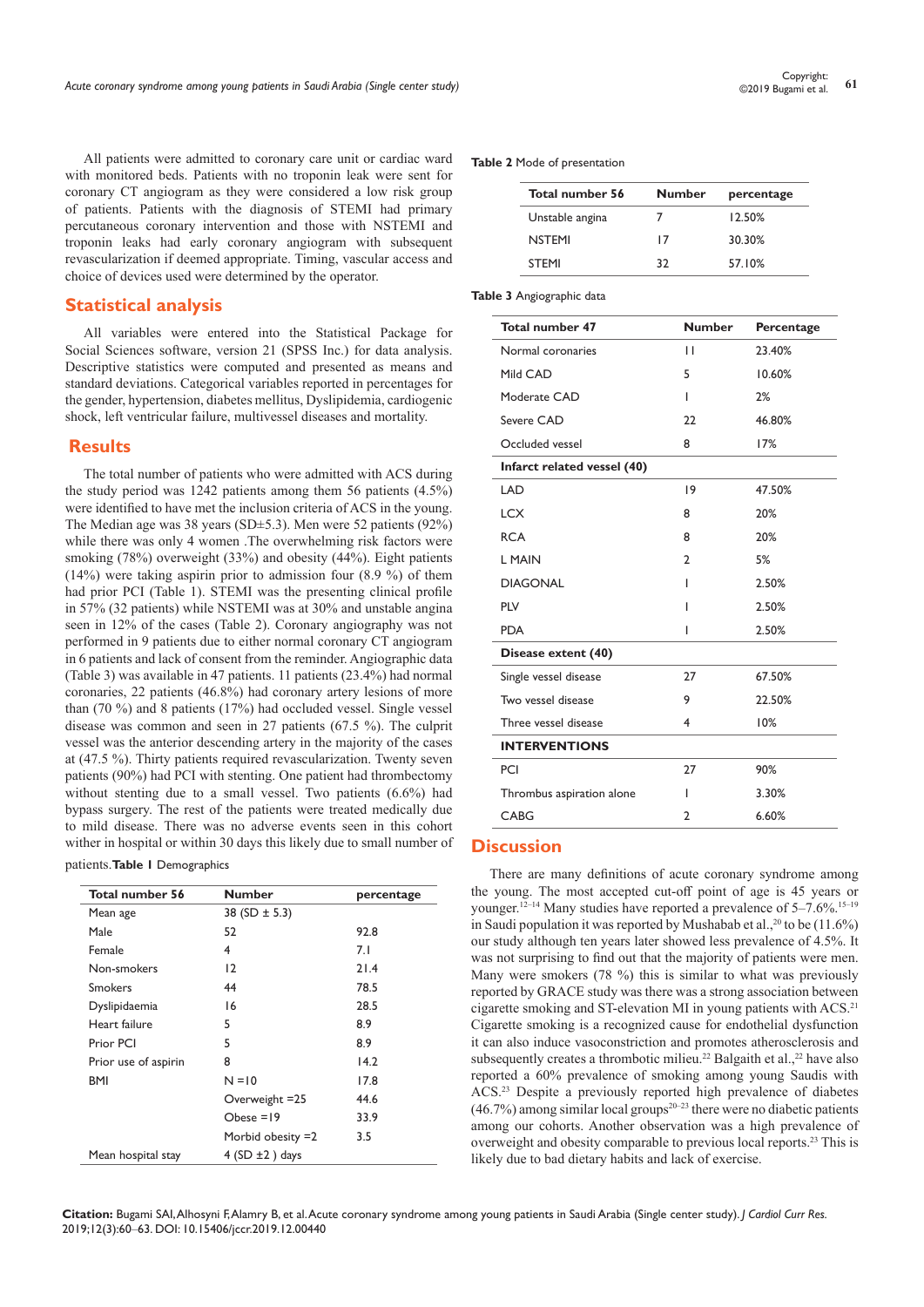STEMI prevalence in this age group was previously reported to be 38%.20 Our study found a higher presentation of STEMI among young patients 57%. STEMI carries significant morbidity, psychological and financial constraints for the patient and his family.<sup>24</sup> We noted absence of in-hospital or 30-day mortality and or adverse events this observation was reflected by many previously reported studies that showed favourable outcomes in young patients presenting with ACS.18,19,25,26 Our study adds to the accumulating local data of acute coronary syndrome in the young. Clearly showing association between smoking and overweight although diabetes is prevalent in our society yet this was not reflected in this cohort. Prevention measures to promote smoking cessations and provide a culture that advocates life style changes through adoption of healthy dietary habits and exercise programs is warranted as these are modifiable risk factors.

# **Conclusion**

Majority of acute coronary syndrome among young Saudi patients present with STEMI, Yet those patient have favourable short term outcomes, the predominant risk factors are smoking and obesity which through life style changes can lessen cardiovascular disease burden.

# **Limitations**

Our study has many limitations, it's a retrospective therefore has an inherent selection bias due to its observational nature and single center which may affect generalizability. Another limitation is its small number of patients and lack of control group. Yet the data provided is similar to previously reported local studies.

# **Acknowledgment**

We would like to thank all the staff of King Faisal Cardiac Center catheterization laboratory and the department of medical records at the King Abdulaziz Medical city in Jeddah.

# **Conflicts of interest**

None of the authors have any declared conflicts of interest.

## **Ethical approval**

The study was approved by the king Abdullah international research center (KAIMRC) study number RJ19/041/J.

## **References**

- 1. [M Egred, G Viswanathan, G K Davis. Myocardial infarction in young](https://www.ncbi.nlm.nih.gov/pubmed/16344295)  adults. *Postgrad Med J.* [2005;81\(962\):741–745.](https://www.ncbi.nlm.nih.gov/pubmed/16344295)
- 2. [Weinberger I, Rotenberg Z, Fuchs J, et al. Myocardial infarction in young](https://www.ncbi.nlm.nih.gov/pubmed/3815921)  [adults under 30 years: risk factors and clinical course.](https://www.ncbi.nlm.nih.gov/pubmed/3815921) *Clin Cardiol.*  [1987;10\(1\):9–15.](https://www.ncbi.nlm.nih.gov/pubmed/3815921)
- 3. [Chouhan L, Hajar HA, Pompisiello JC. Comparison of throm-bolytic](https://www.ncbi.nlm.nih.gov/pubmed/8421976)  [therapy for acutemyocardial infarction in patients aged <35 and >55 years.](https://www.ncbi.nlm.nih.gov/pubmed/8421976)  *Am J Cardiol.* [1993;71\(2\):157–159.](https://www.ncbi.nlm.nih.gov/pubmed/8421976)
- 4. [Perski A, Olsson G, Landou C, et al. Minimum heart rate and coronary](https://www.ncbi.nlm.nih.gov/pubmed/1539512)  [atherosclerosis: independent relations to global severity and rate of](https://www.ncbi.nlm.nih.gov/pubmed/1539512)  [progression of angiographic lesions in men with myocardial infarction at a](https://www.ncbi.nlm.nih.gov/pubmed/1539512)  young age. *Am Heart J.* [1992;123\(3\):609–616.](https://www.ncbi.nlm.nih.gov/pubmed/1539512)
- 5. [Jalowiel D, Hill J. Myocardial infarction in the young and in women.](https://www.ncbi.nlm.nih.gov/pubmed/2653633)  *Cardiovasc Clin*[. 1989;20\(1\):197–206.](https://www.ncbi.nlm.nih.gov/pubmed/2653633)
- 6. [Friedman G, Cutter G, Donahue R, Hughes G, et al. CARDIA: study](https://www.ncbi.nlm.nih.gov/pubmed/3204420)  [design, recruitment, and some characteristics of the examined subjects.](https://www.ncbi.nlm.nih.gov/pubmed/3204420) *J Clin Epidemiol.* [1988;41\(11\):1105–1116.](https://www.ncbi.nlm.nih.gov/pubmed/3204420)
- 7. [Tuzcu E, Kapadia S, Tutar E, et al. High prevalence of coronary](https://www.ncbi.nlm.nih.gov/pubmed/11390341)  [atherosclerosis in asymptomatic teenagers and young adults: evidence](https://www.ncbi.nlm.nih.gov/pubmed/11390341)  [from intravascular ultrasound.](https://www.ncbi.nlm.nih.gov/pubmed/11390341) *Circulation.* 2001;103(22):2705–2710.
- 8. [Al-Nozha MM1, Arafah MR, Al-Mazrou YY, et al. Coronary artery disease](https://www.ncbi.nlm.nih.gov/pubmed/15448760)  in Saudi Arabia. *Saudi Med J.* [2004;25\(9\):1165–1171.](https://www.ncbi.nlm.nih.gov/pubmed/15448760)
- 9. [Elhadd T, Al-Amoudi A, Alzahrani A. Epidemiology, clinical and](https://www.ncbi.nlm.nih.gov/pubmed/17684435)  [complications profile of diabetes in Saudi Arabia: a review.](https://www.ncbi.nlm.nih.gov/pubmed/17684435) *Ann Saudi Med*[. 2007;27\(4\):241–250.](https://www.ncbi.nlm.nih.gov/pubmed/17684435)
- 10. [Population of Saudi Arabia. 2017.](https://fanack.com/saudi-arabia/population/)
- 11. [Ezra A Amsterdam, Nanette K Wenger, Ralph G Brindis, et al. 2014 AHA/](https://www.ncbi.nlm.nih.gov/pubmed/25260718) [ACC Guideline for the Management of Patients With Non–ST-Elevation](https://www.ncbi.nlm.nih.gov/pubmed/25260718)  [Acute Coronary Syndromes A Report of the American College of](https://www.ncbi.nlm.nih.gov/pubmed/25260718)  [Cardiology/American Heart Association Task Force on Practice Guidelines.](https://www.ncbi.nlm.nih.gov/pubmed/25260718)  *[Journal of the American College of Cardiology.](https://www.ncbi.nlm.nih.gov/pubmed/25260718)* 2014;64(24):e139–e228.
- 12. [Hoit BD, Gilpin EA, Henning H, et al. Myocardial infarction in young](https://www.ncbi.nlm.nih.gov/pubmed/3757185)  [patients: an analysis by age subsets.](https://www.ncbi.nlm.nih.gov/pubmed/3757185) *Circulation*. 1986;74(4):712–721.
- 13. [Malmberg K, Bavenholm P, Hamsten A. Clinical and biochemical factors](https://www.ncbi.nlm.nih.gov/pubmed/8077526)  [associated with prognosis after myocardial infarction at a young age.](https://www.ncbi.nlm.nih.gov/pubmed/8077526) *J Am Coll Cardiol*[. 1994;24\(3\):592–599.](https://www.ncbi.nlm.nih.gov/pubmed/8077526)
- 14. [Oliveira A, Barros H, Azevedo A, et al. Impact of risk factors for non-fatal](https://www.ncbi.nlm.nih.gov/pubmed/19495998)  [acute myocardial infarction.](https://www.ncbi.nlm.nih.gov/pubmed/19495998) *Eur J Epidemiol.* 2009;24(8):425–432.
- 15. [Brscic E, Bergerone S, Gagnor A, et al. Acute myocardial infarction in](https://pmj.bmj.com/content/78/915/27)  young adults. *Am Heart J.* [2000;139\(6\):979–984.](https://pmj.bmj.com/content/78/915/27)
- 16. [Imazio M, Bobbio M, Bergerone S, et al. Clinical and epidemiological](https://www.ncbi.nlm.nih.gov/pubmed/9646064)  [characteristics of juvenile myocardial infarction in Italy: the GISSI](https://www.ncbi.nlm.nih.gov/pubmed/9646064)  experience. *G Ital Cardiol.* [1998;28\(5\):505–512.](https://www.ncbi.nlm.nih.gov/pubmed/9646064)
- 17. [Tungsubutra W, Tresukosol D, Buddhari W, et al. Acute coronary](https://www.ncbi.nlm.nih.gov/pubmed/18431890)  [syndromein young adults: the Thai ACS registry.](https://www.ncbi.nlm.nih.gov/pubmed/18431890) *J Med Assoc Thai.* [2007;90\(Suppl1\):81–90.](https://www.ncbi.nlm.nih.gov/pubmed/18431890)
- 18. [Morillo P, Bertomeu V, Pabón P, et al. PRIAMHO II Investigators.](https://www.ncbi.nlm.nih.gov/pubmed/16953107)  [Characteristics and outcome of acute myocardial infarction in young](https://www.ncbi.nlm.nih.gov/pubmed/16953107)  [patients. The PRIAMHO II study.](https://www.ncbi.nlm.nih.gov/pubmed/16953107) *Cardiology.* 2007;107(4):217–225.
- 19. [Panduranga P, Sulaiman K, Al-Zakwani I, et al. Acute coronary syndrome](https://www.ncbi.nlm.nih.gov/pubmed/21577375)  [in young adults from Oman: results from the Gulf registry of acute](https://www.ncbi.nlm.nih.gov/pubmed/21577375)  coronary events. *Heart Views.* [2010;11\(3\):93–98.](https://www.ncbi.nlm.nih.gov/pubmed/21577375)
- 20. [Mushabab A Al-Murray, Adel A Al-Masswary, Mohamed D Dardir, et al.](https://www.ncbi.nlm.nih.gov/pubmed/23960691)  [Clinical presentation and short-term outcome of acute coronary syndrome](https://www.ncbi.nlm.nih.gov/pubmed/23960691)  [in native young Saudi population.](https://www.ncbi.nlm.nih.gov/pubmed/23960691) *J Saudi Heart Assoc.* 2012;24(3):169– [175.](https://www.ncbi.nlm.nih.gov/pubmed/23960691)
- 21. [Blankstein R, Budoff MJ, Shaw LJ, et al. Predictors of Coronary Heart](https://www.ncbi.nlm.nih.gov/pubmed/21757113)  [Disease Events Among Asymptomatic Persons With Low Low-Density](https://www.ncbi.nlm.nih.gov/pubmed/21757113)  [Lipoprotein Cholesterol MESA \(Multi-Ethnic Study of Atherosclerosis\).](https://www.ncbi.nlm.nih.gov/pubmed/21757113)  *J Am Coll Cardiol*[. 2011;58\(4\):364–374.](https://www.ncbi.nlm.nih.gov/pubmed/21757113)
- 22. [Sinha SK, Krishna V, Thakur R, et al. Acute myocardial infarction in very](https://www.ncbi.nlm.nih.gov/pubmed/29026414)  [young adults: A clinical presentation, risk factors, hospital outcome index,](https://www.ncbi.nlm.nih.gov/pubmed/29026414)  [and their angiographic characteristics in North India - AMIYA Study.](https://www.ncbi.nlm.nih.gov/pubmed/29026414)  *[ARYA Atheroscler.](https://www.ncbi.nlm.nih.gov/pubmed/29026414)* 2017;13(2):79–87.